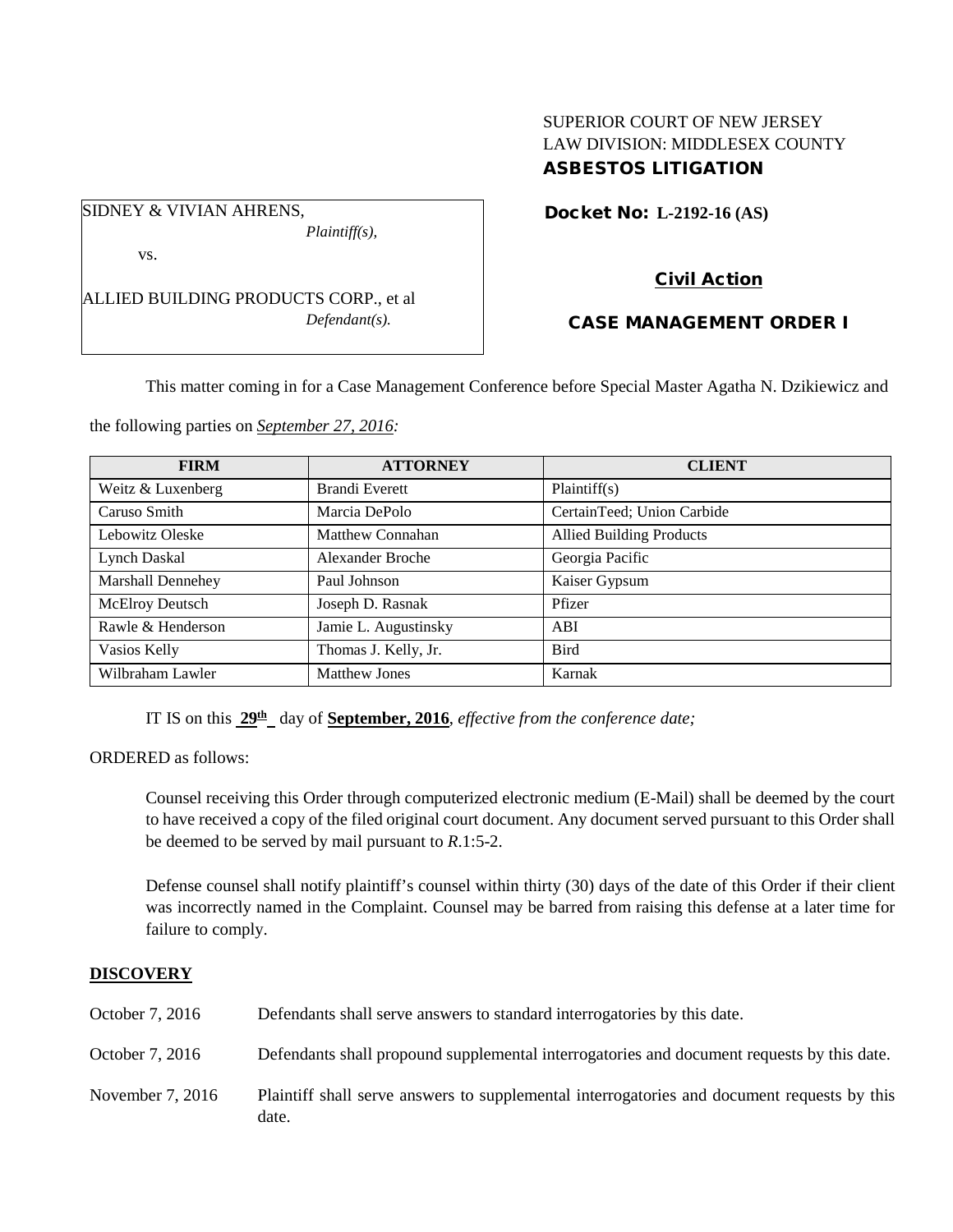January 31, 2017 Fact discovery, including depositions, shall be completed by this date. Plaintiff's counsel shall contact the Special Master within one week of this deadline if all fact discovery is not completed.

### **EARLY SETTLEMENT**

December 30, 2016 Settlement demands shall be served on all counsel and the Special Master by this date.

### **SUMMARY JUDGMENT MOTION PRACTICE**

| February 17, 2017 | Plaintiff's counsel shall advise, in writing, of intent not to oppose motions by this date. |
|-------------------|---------------------------------------------------------------------------------------------|
| March 3, 2017     | Summary judgment motions shall be filed no later than this date.                            |
| March 31, 2017    | Last return date for summary judgment motions.                                              |

### **MEDICAL DEFENSE**

| January 31, 2017 | Plaintiff shall serve medical expert reports by this date.                                                                                                                                                                                               |
|------------------|----------------------------------------------------------------------------------------------------------------------------------------------------------------------------------------------------------------------------------------------------------|
| January 31, 2017 | Upon request by defense counsel, plaintiff is to arrange for the transfer of pathology specimens<br>and x-rays, if any, by this date.                                                                                                                    |
| April 28, 2017   | Defendants shall identify its medical experts and serve medical reports, if any, by this date.<br>In addition, defendants shall notify plaintiff's counsel (as well as all counsel of record)<br>of a joinder in an expert medical defense by this date. |

#### **LIABILITY EXPERT REPORTS**

- January 31, 2017 Plaintiff shall identify its liability experts and serve liability expert reports or a certified expert statement by this date or waive any opportunity to rely on liability expert testimony.
- April 28, 2017 Defendants shall identify its liability experts and serve liability expert reports, if any, by this date or waive any opportunity to rely on liability expert testimony.

## **EXPERT DEPOSITIONS**

May 19, 2017 Expert depositions shall be completed by this date. To the extent that plaintiff and defendant generic experts have been deposed before, the parties seeking that deposition in this case must file an application before the Special Master and demonstrate the necessity for that deposition. To the extent possible, documents requested in a deposition notice directed to an expert shall be produced three days in advance of the expert deposition. The expert shall not be required to produce documents that are readily accessible in the public domain.

#### **PRE-TRIAL AND TRIAL**

May 24, 2017 @ 10:00am Settlement conference. All defense counsel shall appear with authority to negotiate settlement and have a representative authorized to negotiate settlement available by phone. Any request to be excused from the settlement conference shall be made to the Special Master no later than 4:00pm of the day prior to the conference.

\_\_\_\_\_\_\_\_\_\_\_\_\_\_\_\_\_\_\_\_\_\_\_\_\_\_\_\_\_\_\_\_\_\_\_\_\_\_\_\_\_\_\_\_\_\_\_\_\_\_\_\_\_\_\_\_\_\_\_\_\_\_\_\_\_\_\_\_\_\_\_\_\_\_\_\_\_\_\_\_\_\_\_\_\_\_\_\_\_\_\_\_\_\_\_\_\_\_\_\_\_\_\_\_\_\_\_\_\_\_